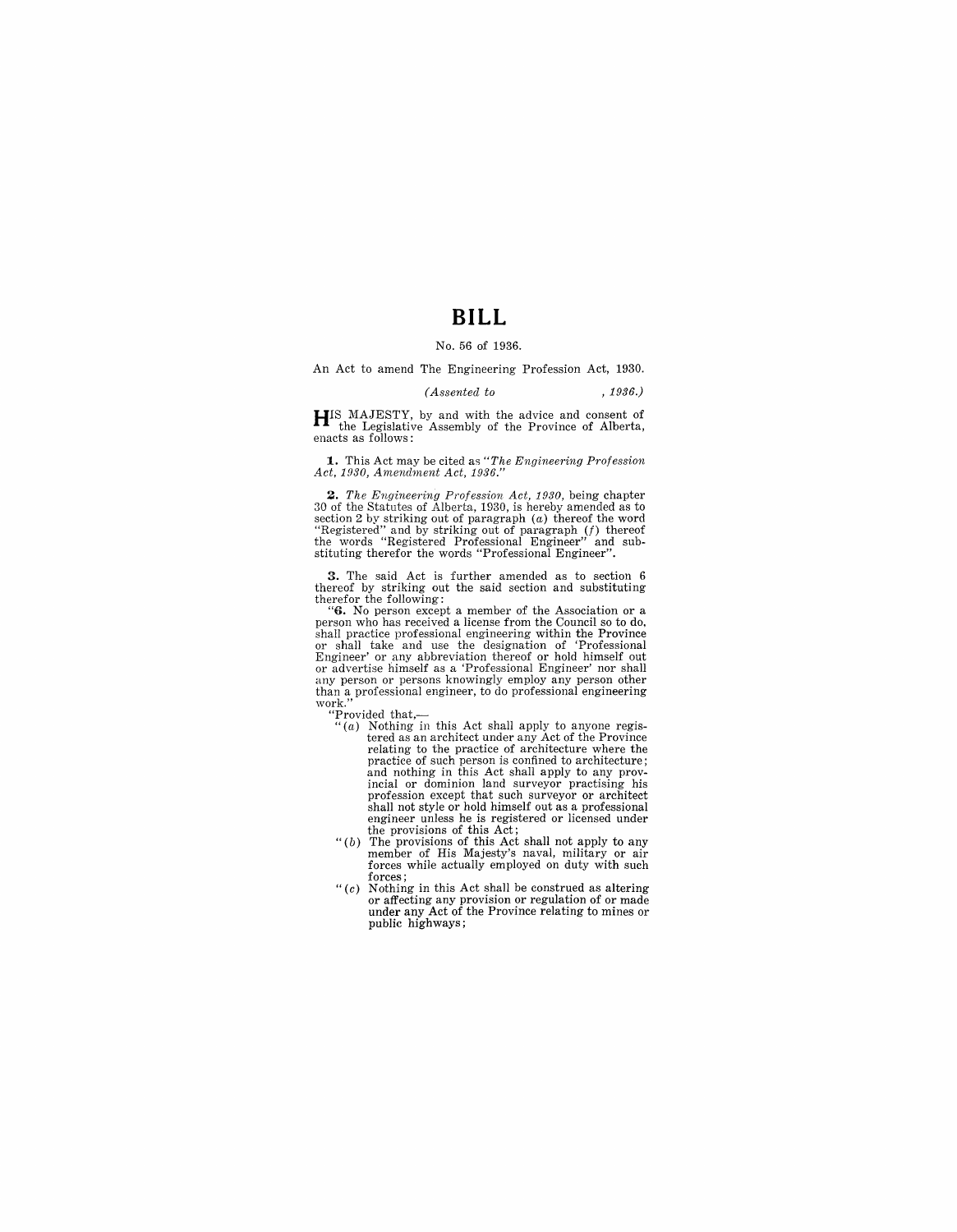*"(d)*  Nothing in this Act shall be construed as preventing the carrying on by any person on his own property of any work for the sole use of himself and his domestic establishment; nor the designing, construction or installing by any person of appli-ances, works or plants of a value not exceeding five thousand dollars where such work does not involve the safety of the general public."

**4.** The said Act is further amended as to section 7 thereof by adding after the word "entitled" the words "upon payment of the prescribed fees and" and by adding after the word "end by adding after "and having equivalent

tions as may be prescribed by the Senate."

**5.** The said Act is further amended as to section 8 thereof by striking out the said section and by substituting therefor the following:

"8. The following persons shall, upon payment of the prescribed fees and subject to the conditions hereinafter set forth, be entitled to obtain from the registrar a license to practice professional engineering and to use the title of and be designated as a Professional Engineer for such period as the council may direct,—

- "(a) Any registered member of an association of engineers having the same or similar powers and having equivalent standards of qualification for member-ship in some other province in the Dominion of Canada, who produces to the council a· certificate of membership in good standing in such other association;
- $" (b)$  Any person not coming within the provisions of the next preceding paragraph, who produces evidence of his qualifications satisfactory to the council."

**6.** The said Act is further amended as to section 9 thereof by striking out the words "Registered Professional Engineer".<br>Engineer" and substituting therefor the words "Profes-<br>sional Engineer".

7. The said Act is further amended as to section 13 thereof by striking out the words "Registered Professional Engineer" and substituting therefor the words "Profes-sional Engineer".

8. The said Act is further amended as to section 14 thereof by striking out the said section and by substituting therefor the following:

" $14$ —(1) The registrar shall from time to time under the direction of the council cause to be printed and pub-<br>lished a correct register of the names in alphabetical order, according to surnames, with the residences, as in Form B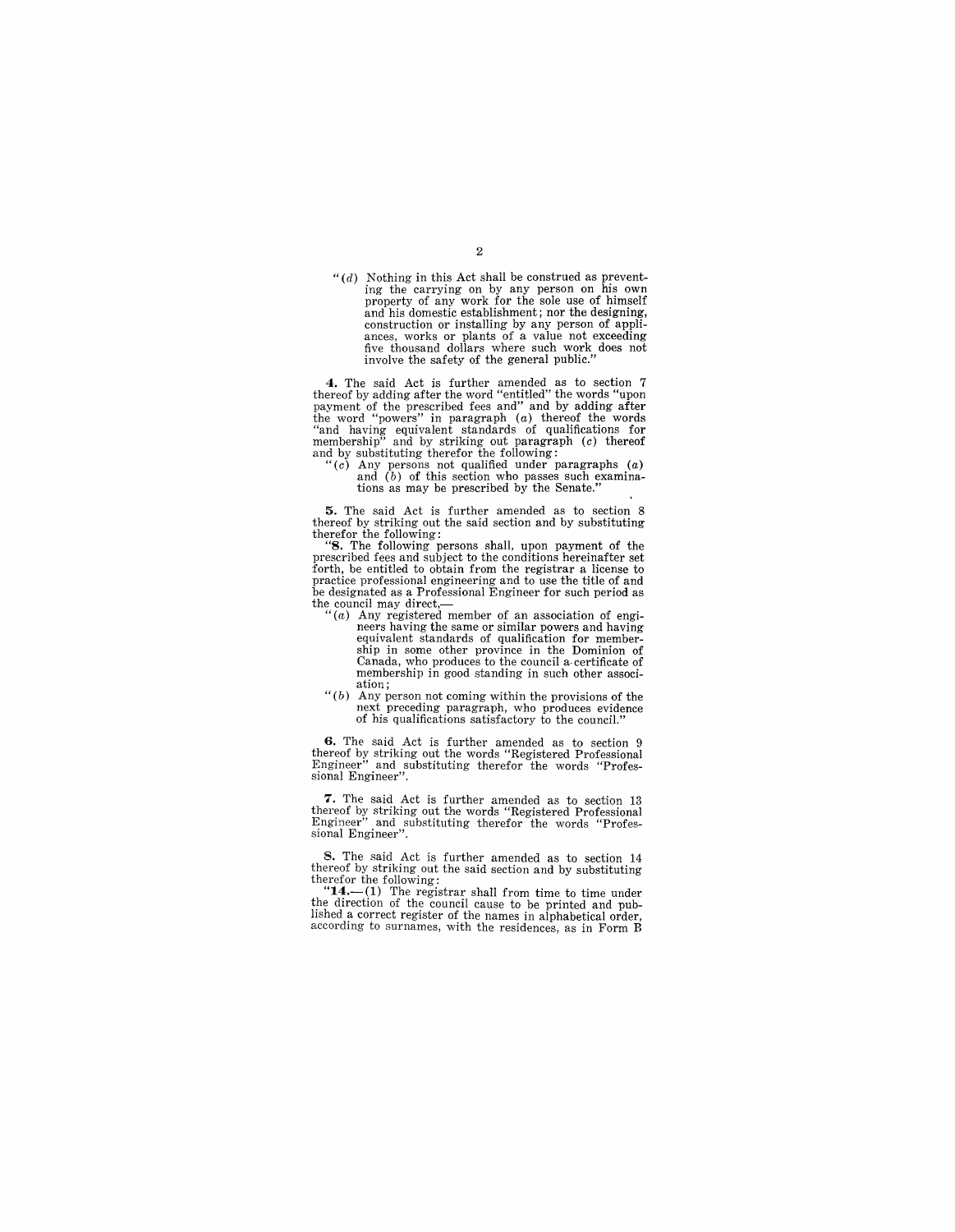in the Schedule of this Act or to the like effect, and shall issue yearly thereafter between the issues of such register, if not published yearly, an addenda to such register con- taining the names, etc., as above set forth of the persons registered under this Act, of all persons appearing on the register as existing on the day of publication, and such<br>register shall be called 'The Alberta Engineering Profession<br>Register,' and a copy of the register for the time being pur-<br>porting to be so printed and published as prima facie evidence in all courts in the Province of Alberta and before all justices of the peace and all others that the persons therein specified are registered according to the provisions of this Act, and subject to the provisions of subsection (2) of this section the absence of the name of any person from such copy shall be *prima facie* evidence that such person is not registered according to the provisions of this Act.

"(2) In the case of any person whose name does not appear in such copy or addenda, a certified copy under the hand of the registrar of the entry of the name of such person on the register or addenda shall be evidence that such person is registered under this Act.

" (3) Every certificate of registration of license shall be signed by the president and the registrar, and shall bear the seal of the association.

"( 4) Every person registered under this Act shall have a seal supplied by the council at his expense, with which he shall stamp all official documents and plans."

**9.** The said Act is further amended as to section 15 thereof by striking out the said section and by substituting therefor the following:

 $\text{``15.—(1)}$  In all cases where proof of registration under<br>this Act is required to be made, the production of the<br>printed or other copy of the register, or of any extract<br>therefrom or addenda thereto certified by the reg duction of the original register, and any certificate purporting to be signed by any person in his capacity as registrar of the council under this Act and bearing the seal of the association shall be *prima facie* evidence that such person is the registrar without any proof of his signature or of his being in fact such registrar.

"(2) In any case where proof of registration or non-<br>suspension is required to validate a witness' evidence, and a suspension is required to validate a witness' evidence, and a copy of the register, or addenda thereto, or of any extract therefrom certified by the registrar, or the production of the original register, is not available without prejudicial delay<br>to the cases or the parties interested, then and in such case the evidence of the person under oath claiming to be registered under this Act and not under suspension, that he is so registered and not under suspension shall be proof of same."

**10.** The said Act is further amended as to section **17**  thereof by striking out the said section and by substituting therefor the following: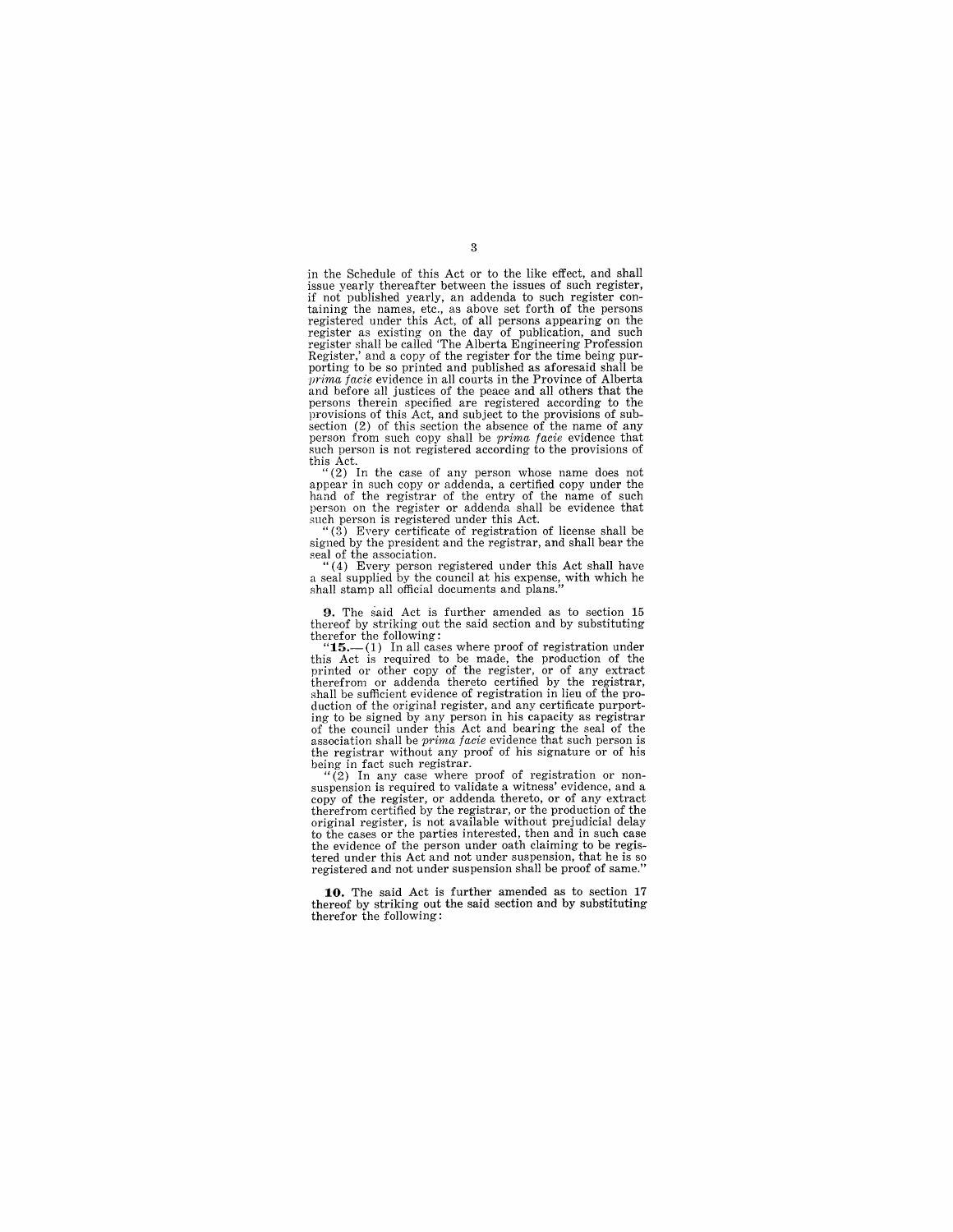**"17.** The Senate shall appoint a board of examiners for the purpose of conducting examinations required by this Act."

**11.** The said Act is further amended as to section 18 thereof by striking out the words "the prescribed annual fee and a sum of not more than five dollars for the publica-tion of his name in *The Alberta Gazette."* where the same occur in subsection (3) thereof.

**12.** The said Act is further amended as to section 19 thereof by striking out the said section and by substituting therefor the following:

" $19$ .-(1) Notwithstanding any other provision of this Act, no person shall be registered or licensed unless he is a British subject, is twenty-one years of age and has been engaged for eight years in some branch of engineering in graduate of an engineering college or university approved by the Senate, in which case the period of engagement in engineering work shall be reduced to six years (which may include his period of instruction), two of which at least shall have been spent in practical engineering work.

"(2) Any person passing the examinations hereinbefore provided for, and otherwise qualifying and failing to register within one year of the date of so passing the examination, shall lose any right of registration that has<br>accrued to him by reason of passing such examinations.<br>"(3) Any person not a British subject but otherwise<br>qualified for registration or license, may be licensed i

practice is carried on in association with a member of the  $\frac{1}{2}$ association.

 $(4)$  Notwithstanding the provisions of paragraph  $(3)$ of this section, council may, at its discretion, waive the requirement of association with a member where it is in the requirement of association with a member where it is in the public interest so to do.<br>"(5) The provisions of this section shall not be retro-<br>active."

**13.** The said Act is further amended as to section 21 thereof by striking out the words "Registered Professional Engineer" where they occur in subsection (3) thereof and substituting thereof end and substituting thereof a

14. The said Act is further amended as to section 22 thereof by striking out the said section and by substituting therefor the following:

" $22$ . Any person who, not being a professional engineer registered in the Province, or who being suspended or having been expelled under the proceedings of the next preceding section, or any company, society or group of persons, whether incorporated or not which,—

 $f'(a)$  assumes verbally or otherwise the title of professional engineer, or makes use of any abbreviations, of such title, or of any name, title, addition, description or designation such as agricultural engineer, chemical engineer, civil engineer, combustion engi-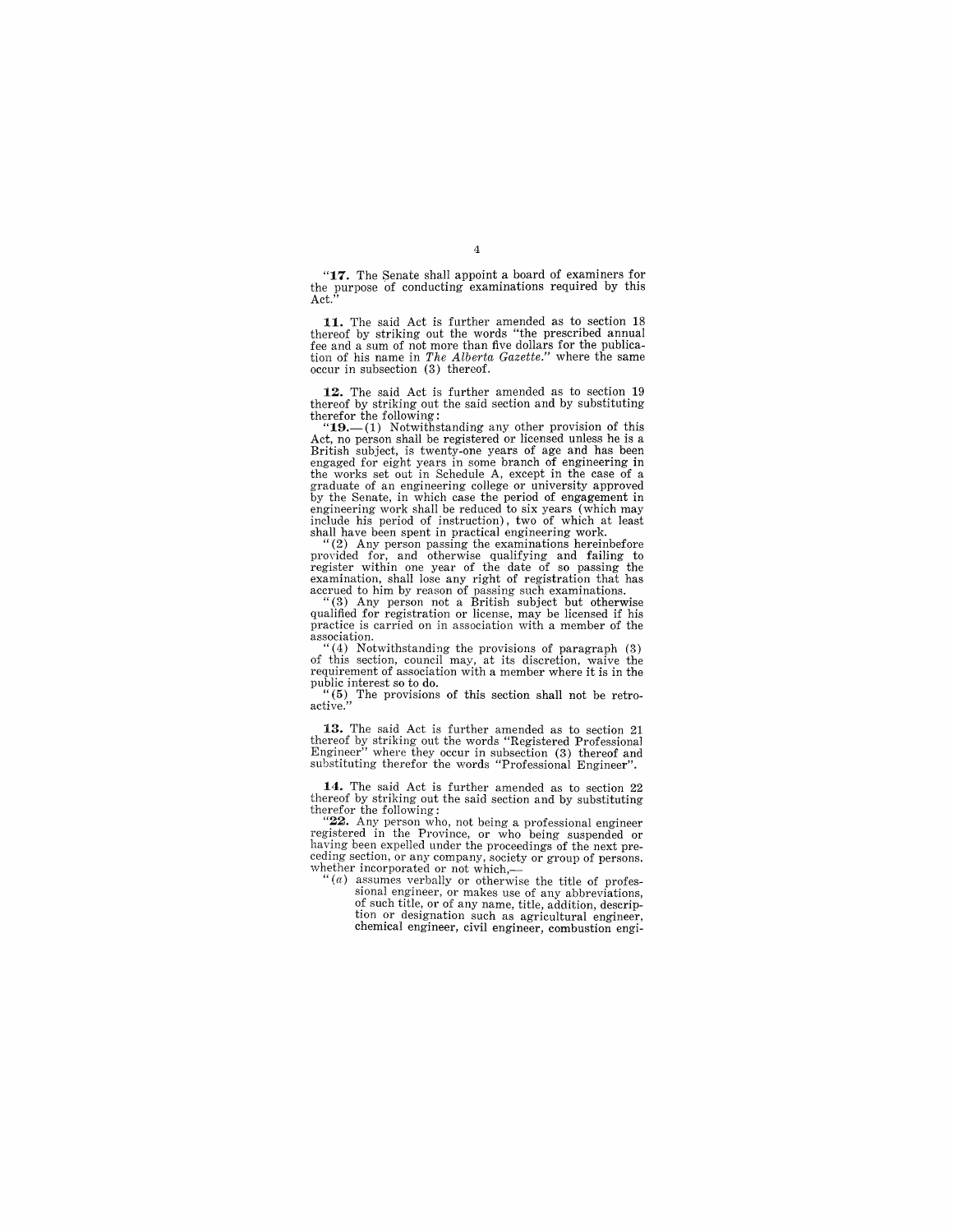neer, construction engineer, designing engineer, electrical engineer, mechanical engineer, mining engineer, petroleum engineer, sales engineer, structural engineer, or geologist, which may lead to the belief that he is a professional engineer or a member of the association, or that he is, or they are, a person, or persons, specially qualified to practice in any of the branches of professional engineering mentioned in Schedule A;

- $''(b)$  advertise himself, or themselves, as such in any way or by any means; or
- $C$  acts in such a manner as to create or induce in the mind of any reasonable person the belief that he is, or they are, authorized to fulfill the office of or act as a professional engineer;

shall be liable on summary conviction to a fine of not less than fifty dollars nor more than one hundred dollars, and for any subsequent offence to a fine of not less than one hundred dollars, nor more than two hundred dollars."

**15.** The said Act is further amended as to section 23 thereof by striking out the said section and by substituting

therefor the following: **"23.** Where no other provisions are made herein, every person, company, society or group of persons, whether incorporated or not, guilty of violating any of the provisions of this Act or of the by-laws made thereunder, shall be liable to a fine of not more than one hundred dol recoverable with costs under the provisions of the law respecting summary convictions."

**16.** The said Act is further amended as to section 24 thereof by striking out the said section and by substituting

therefor the following:<br>
"**24.** Where any person, company, society or group of<br>
persons whether incorporated or not, after being convicted<br>
under this Act, or not being a professional engineer registered in Alberta, uses or purports to use the designation or title of professional engineer or holds himself or itself out as such, the association may apply to a judge of the Supreme Court for an injunction restraining such person, company, society or group from using, attempting or purporting to use such designation or title, and such judge or court shall, as such a being satisfied that such person, company, society or<br>group has been so convicted, or has used, or attempted or<br>purported to use such designation or title in the Province, grant the said injunction."

**17.** The said Act is further amended as to Schedule A thereof by adding after the word "waterways", the words "airways, airports.

**18.** The said Act is further amended by adding thereto as Schedule B the following: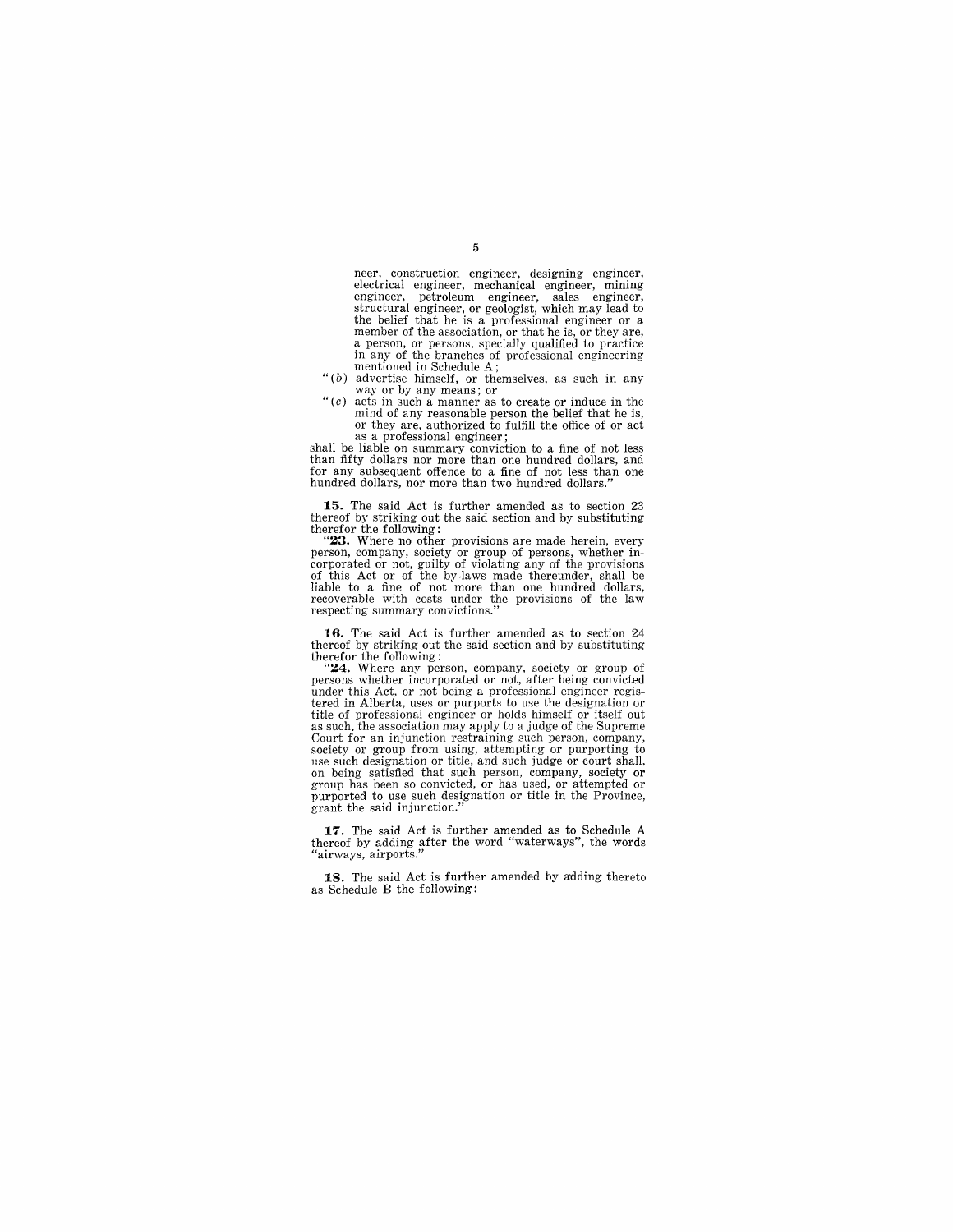#### 6

## "SCHEDULE B.

# "FORM B. "THE ALBERTA ENGINEERING PROFESSION REGISTER. *"(Section 14.)*

| Name | Residence  | <b>Branch</b> |
|------|------------|---------------|
| A.B. | Edmonton   | Civil         |
| C.D. | Calgary    | Electrical    |
| E.F. | Lethbridge | Mining."      |
|      |            |               |

**19.** This Act shall come into force on the day upon which it is assented to.